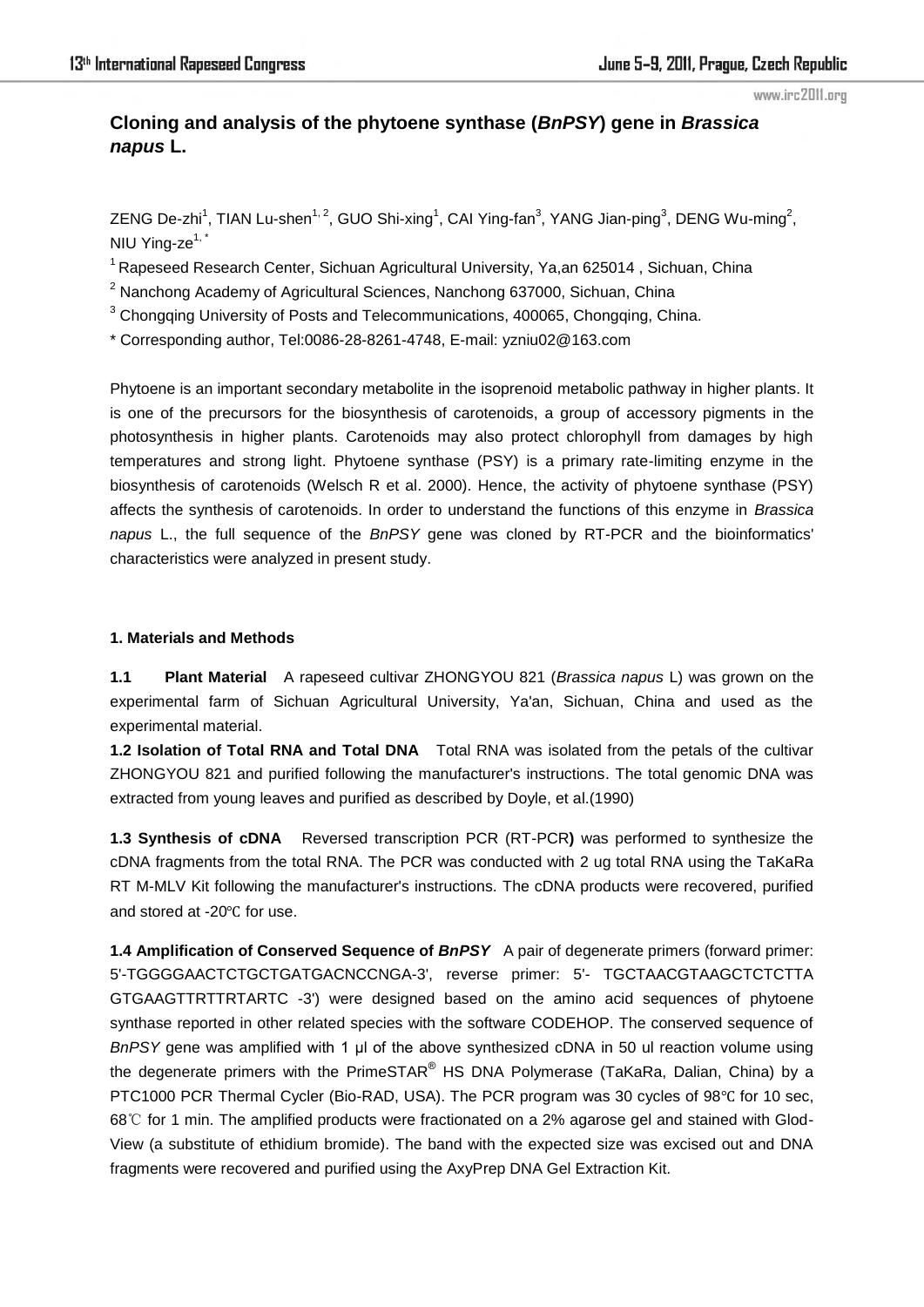**1.5 Cloning of the Full Length Sequence of** *BnPSY* **and Analysis of Sequence** The amplified conserved sequence of *BnPSY* was cloned into the pMD® 19-T Vector and then transformed into the *Escherichia coli* DH5α competent cells. The DNA insert in the recombinant clones was amplified by PCR with the designed degenerate primers used above, and then were sequenced in both directions by the Invitrogen Life Technologies Co. LTD (Shanghai, China).

The 3' and 5' RACE amplifications were performed using the GeneRacer<sup>TM</sup> Kit and the prducts were sequenced by the Invitrogen Life Technologies Co. LTD (Shanghai, China). The full length cDNA sequence of *BnPSY* gene was obtained by the electronic assembly of the 3' RACE, 5' RACE and the amplified conserved sequence of *BnPSY* using the DNAStar software. The open read frame (ORF) was predicted by the ORFFinder program (http://www.ncbi.nlm.gov/gorf/gorf.html)(<sup>Henikoff S</sup> et al. 1994). Based on the assembled full length sequence of the *BnPSY* gene, a new pair of primers (PSYF: 5'- CCGGATCCATGTCTTCTGTAGCAGTGTTATG-3' and PSYR: 5'- GCGAATTCAGTT GTTCCTCTTGAACTTGGAG-3') were designed. The pair of new primers was used to amplify the full length sequence of *BnPSY* from both the synthesized cDNA and the isolated genomic DNA fragments. The PCR amplifications were performed using an initial denaturation at 98℃ for 10 sec, followed by 30 cycles of 98℃for 10 sec, 55℃for 5 sec and 72℃ for 3 min, and with a final extension at 72℃ for 10 min. The amplified cDNA and DNA fragments were sequenced by the Invitrogen Life Technologies Co. Ltd. (Shanghai, China), and their biological information was analyzed. The homologous amino acid sequences in other related species were searched by BlastP from the nonredundant protein sequences (nr) database on the NCBI (http: // www. ncbi. nlm. nih. gov)( Shen B et al. 2002). A phylogenetic tree was constructed using the MEGA version 3.1 by the Neighbor-Joining method ( Kumar S et al. 2004) .

## **2. Results and Discussion**

#### **2.1 Full Length cDNA and DNA Sequences of** *BnPSY* **Gene**

A 388 base pair (bp) fragment of the conserved sequence was obtained with the degenerate primers (Figure 1, lane 1). A fragment of 1496 bp (Figure 1, lane 2) was obtained by the 3' RACE, and a fragment of 1220 bp (Figure 1, lane 3) by the 5' RACE. The full length cDNA sequence of *BnPSY* gene obtained by the electronic assembly of the 3' RACE, the 5' RACE, and the degenerate primer amplified sequences was 1838 bp (GenBank accession number, HQ260432). The full length cDNA sequence of *BnPSY* obtained from the cDNA sample by the primer pair PSYF and PSYR was same in length (Fig. 1, lane 4). The full length genomic DNA sequence of *BnPSY* (GenBank accession number, HQ260433) was 2085 bp (Fig. 1, lane 5).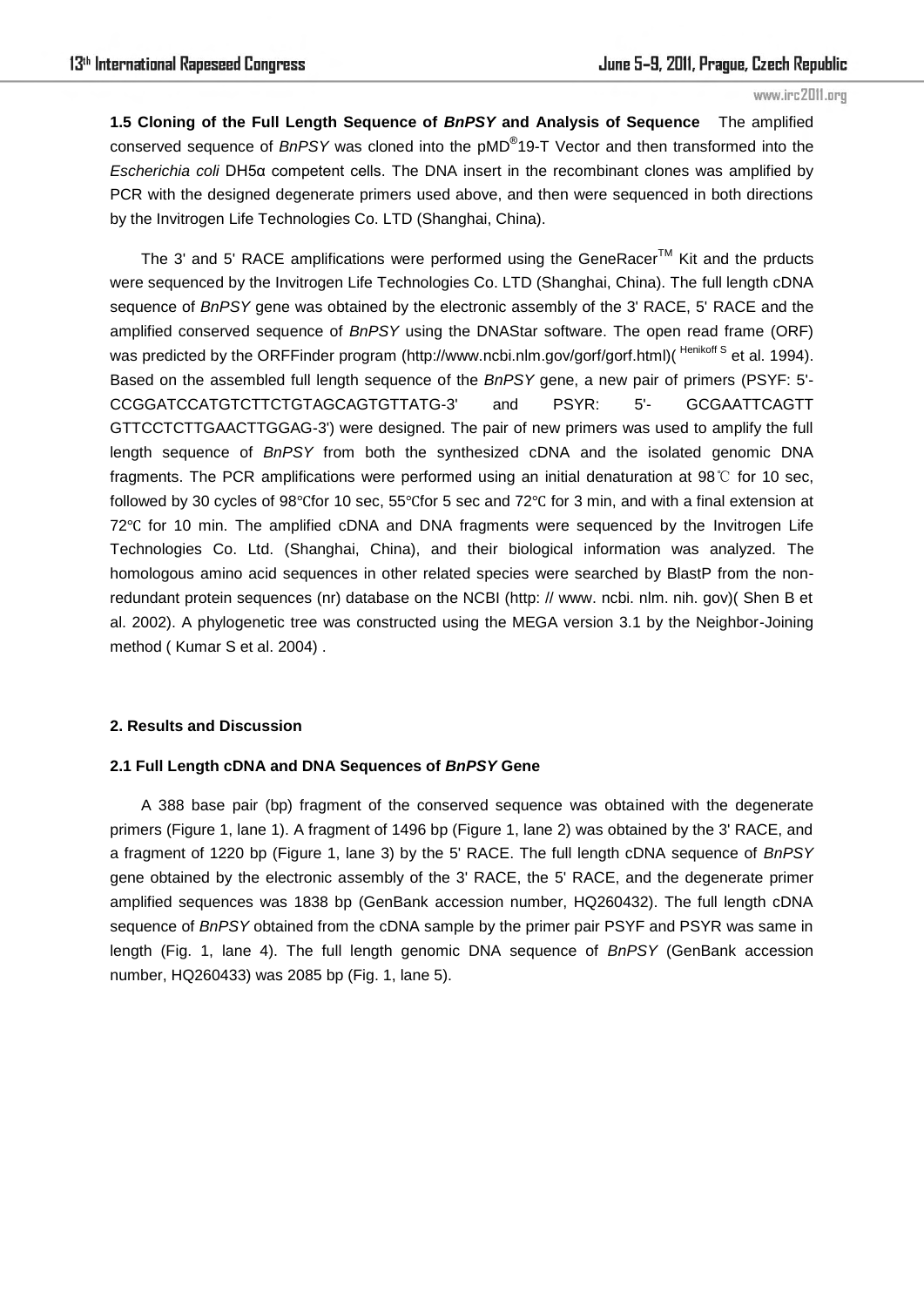

Figure 1 The electrophoresis of the 3' and 5' RACE's and the full length PCR products on 2% agarose gel. Lane 1: 3' RACE fragment; lane 2: 5' RACE fragment; lane 3: the full length cDNA sequence of *BnPSY*; Lane 4: the full length DNA sequence of *BnPSY*; lane M: DNA marker DL2000.

# **2.2 Sequence Analysis of** *BnPSY*

The full length cDNA sequence of phytoene synthase in *Brassica napus L.*, denoted as *BnPSY* (GenBank access number HQ260432), was 1838 bp in length, including a 1275bp ORF (open reading frame), a 355 bp 5'UTR (untranslated region) and a 208 bp 3'UTR. The ORF encodes a peptide of 424 amino acid residues (Figure 2). The full length DNA sequence of phytoene synthase (GenBank access number HQ260433) was 2085 bp in length, containing 6 exons and 5 introns (Figure 3).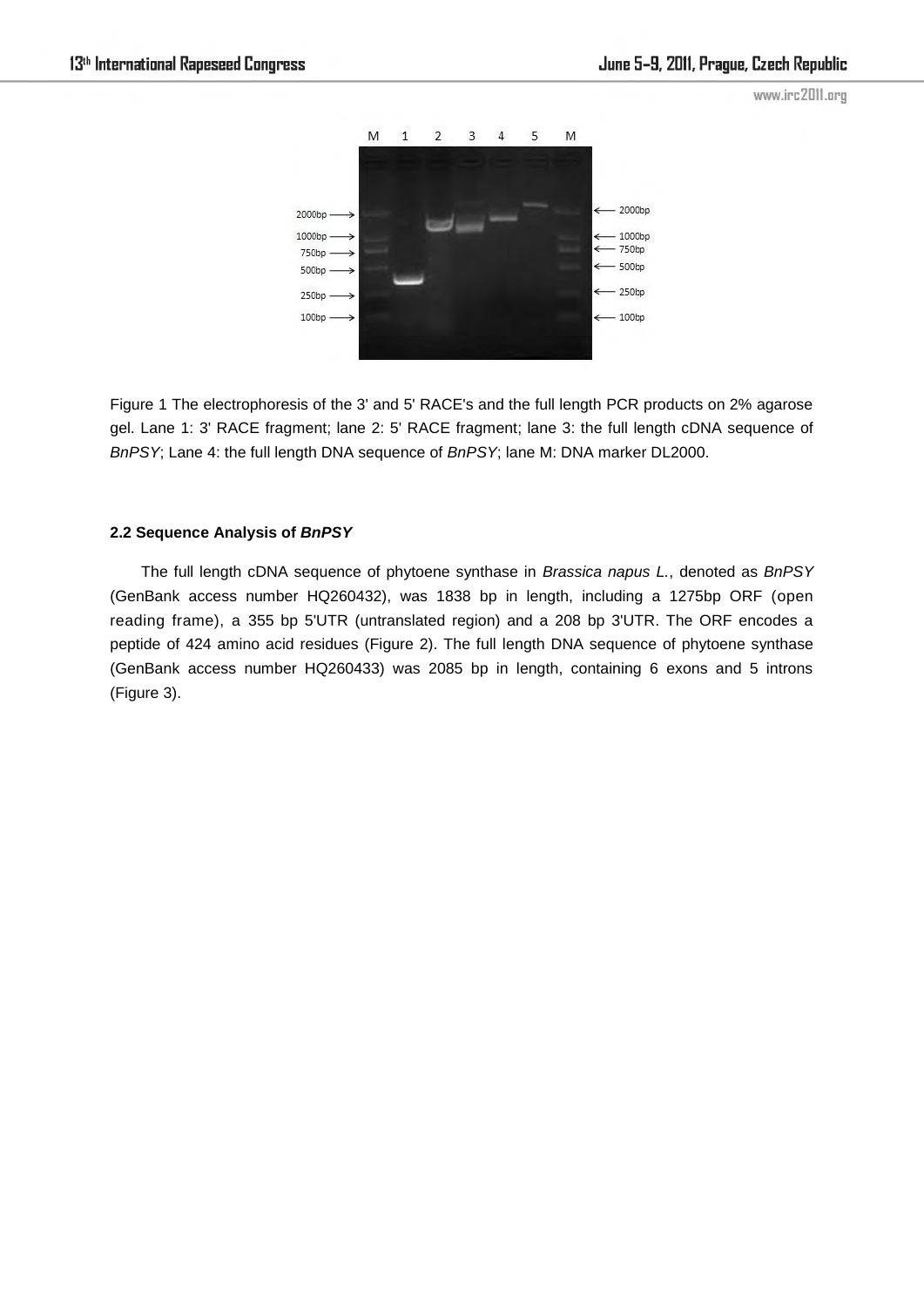| 1    |                                                                                                                                                                                                                       |
|------|-----------------------------------------------------------------------------------------------------------------------------------------------------------------------------------------------------------------------|
| 79   |                                                                                                                                                                                                                       |
| 157  | tagctatttcactgttctgctactgtcgtgctcttttttggggtgttcatttctatacattcagatgataaccacgac                                                                                                                                        |
| 235  | qaaacqaataaqcattactqtttaaccqcaaaqttqqqattttqattcqtcttattqaqqaaaaaaacaqaqtaaaca                                                                                                                                        |
| 313  | aaaagttgagatttttccacctctcatctcaagaagctcgagtATGTCTTCTGTAGCAGTGTTATGGGTTGCTTCCTC                                                                                                                                        |
| 1    | M S S U A U L W U A S S                                                                                                                                                                                               |
| 391  |                                                                                                                                                                                                                       |
| 13   | S P N P D O M T T C G L U R A U E S S<br>R<br>U<br>L<br>A<br>R<br>$\bf{0}$                                                                                                                                            |
| 469  | GAATCAGAGAATGGACAATGGTAGGAGGAAGCAAACAACAAAACGTGGACCTCTTCTTCTTCCTCTCTAATGAG                                                                                                                                            |
| 39   | R R K O T T K T W T S S<br>DNG<br>s.<br>s.<br>$S$ $S$<br>м<br>ு ப<br>R<br>- M<br>$\sim 100$<br>- S<br>N                                                                                                               |
| 547  | CTACAGGAGGAGTGTTGTCTTCGAGCGTAGTAGCAAGTCATGCAGGAGAGATTGCCCTCTCATCCGAAGAGAAGGT                                                                                                                                          |
| 65   | U U S S S U U A S H A G E I A L S S E E<br>R<br>R S<br>$\mathbf{R}$                                                                                                                                                   |
| 625  |                                                                                                                                                                                                                       |
| 91   | <b>Q A A L U N K Q L R S T S</b><br>R<br>P<br>F.<br>т.<br>Đ<br>п<br>н<br>U<br>ய<br>$\mathbf{L}$<br>Đ<br>к                                                                                                             |
| 703  | GAAACCACAGGATATTGTTCTCCCTGGGAGTTTGAGTTTGTTGGGTGAAGCTTATGATCGTTGCGGCGAAGTTTGCGC                                                                                                                                        |
| 117  | O D I U L P G S L S L L G E A<br>Y.<br>D<br>$\mathbf{R}$<br>C.<br>G F U<br>r.<br>K P<br>A                                                                                                                             |
| 781  | TGAATATGCTAAAACCTTTTATCTCGGAACTTTGCTTATGACACCTGAGAGGCGAAAGGCCATTTGGGCTATCTACGT                                                                                                                                        |
| 143  | $\mathbf{R}$<br>Y<br>G<br>M T P E R R<br>к<br>A<br>w<br>$\mathbf{A}$<br>E<br>Υ.<br>$\mathbf{a}$<br>T F<br><b>STAR</b><br><b>STATE</b><br><b>TER</b><br>1<br>т                                                         |
| 859  |                                                                                                                                                                                                                       |
| 169  | N A S<br>D E<br>$\blacksquare$<br><b>G</b><br>H<br>$\mathbf{A}$<br>- C<br>R<br>$\mathbf{R}$<br>$\mathbf{T}$<br>U<br>D<br>$\mathbf{P}$<br>$\bf{I}$<br>$\mathbf{T}$<br>$\mathbf{P}$<br>м<br>L<br>D<br>R<br>ω<br>E<br>w. |
| 937  | AGCAAGGTTAGAAGATCTATTCCGTGGCCGTCCTTTCGATATGCTTGATGCTGCTCTCGCTGATACCGTTGCTAGATA                                                                                                                                        |
| 195  | L E D L F R G R P F D M L D A<br>$A$ L<br>$\mathbf{A}$<br>D<br>R<br>T U<br>A<br>R                                                                                                                                     |
| 1015 | CCCTGTTGATATTCAGCCATTTAGAGACATGATCGAAGGAATGAGAATGGATTTGAGGAAGTCCAGATACAAGAACTT                                                                                                                                        |
| 221  | <b>MIEGHRMDL</b><br>$\mathbf{R}$<br>$0$ P F<br>R D<br>к<br>S.<br>R<br>к<br>U<br>D<br>$\bf{I}$                                                                                                                         |
| 1093 | TGATGATCTCTACCTTTACTGCTACTATGTAGCCGGAACCGTCGGTTTGATGAGCGTTCCGGTTATGGGAATCGATCC                                                                                                                                        |
| 247  | c<br>Y Y U A<br><b>GTUGLMS</b><br>U<br>P U<br>Đ<br>Đ<br>81 S<br>Y L<br>™.<br>M<br>- 6<br>D<br>$\mathbf{P}$<br>L                                                                                                       |
| 1171 | TAAGTCCAAAGCAACGACAGAGAGTGTTTACAACGCTGCCTTGGCTCTCGGTATAGCTAATCAGCTTACCAACATACT                                                                                                                                        |
| 273  | S K A<br>T T E S U Y N A A L A L G I A N O L T N I<br>к<br>$\sim$ 100 $\mu$                                                                                                                                           |
| 1249 | CAGAGACGTTGGCGAAGACGCGAGAAGAGGAAGAGTTTATCTGCCCCAAGATGAGTTAGCTCAAGCTGGTCTCTCAGA                                                                                                                                        |
| 299  | <b>G</b><br>D A<br>R R<br>6<br>$\mathbf{R}$<br>UYLP<br>$0$ $D$ $E$ $L$<br>$\mathbf{u}$<br>D<br>U<br>E<br>$\mathbf{A}$<br>$\mathbf{A}$<br>- 6<br>$\blacksquare$<br>s<br>D<br>R                                         |
| 1327 | TGAAGACATATTCGCGGGAAAAGTCACTGACAAATGGAGAACTTCATGAAAATGCAGCTTAAGCGAGCAAGAATGTT                                                                                                                                         |
| 325  | $A \tB$<br>K U T D K W R N F M K M O L K<br>Đ<br>$\mathbf{r}$<br>F.<br>R<br>$\mathbf{a}$<br>м<br>R.<br>F                                                                                                              |
| 1405 | CTTCGACGAAGCTGAGAAAGGCGTTACCGAGCTCGACGCTGCTAGTAGATGGCCGGTATGGGCGTCGCTCCTATTGTA                                                                                                                                        |
| 351  | D A A S R W P U<br>$\mathbf{A}$<br>F<br>к<br>G<br>UTEL<br>₩<br>$\mathbf{a}$<br>2<br>F.<br>$\sim$ 10 $\pm$                                                                                                             |
| 1483 | CAGGAGAATATTGGACGAGATTGAAGCGAATGATTACAACAACTTTACAAAGAGAGCTTATGTTGGGAAAGCCAAGAA                                                                                                                                        |
| 377  | E<br>E A N D Y N N F T K R A Y U<br>G<br>к<br>к<br>R<br>т<br>$\mathbf{L}$<br>D<br>$\blacksquare$<br>$\mathbf{A}$<br>к<br>R                                                                                            |
| 1561 | AATTGCAGCTCTGCCATTGGCTTATGCTAAATCAGTACTAAAGACTCCAAGTTCAAGAGGAACAACTTAAgaggcttt                                                                                                                                        |
| 403  | A L P L A Y A K S U L K T P S S R G T T<br>т.<br>$\mathbf{a}$<br>$\ast$                                                                                                                                               |
| 1639 |                                                                                                                                                                                                                       |
| 1717 |                                                                                                                                                                                                                       |
| 1795 | agctagttttgtgatttataaaaagaagttactgatttcaaaaa                                                                                                                                                                          |
|      |                                                                                                                                                                                                                       |

Figure 2 Nucleotide and deduced amino acid sequence of B*nPSY*.



Figure 3 the composition of exons and introns of *BnPSY* 

# **2.3 The Primary and Secondary Structures of Phytoene Synthase**

The amino acid sequence was analyzed with the software DNAstar. It was predicted that the primary structure of PSY protein was composed of all the 20 kinds of amino acids, including 59 strong alkaline amino acids (K+R), 51 strong acidic amino acids (D+E), 150 hydrophobic amino acids (A+I+L+F+W+V) and 109 polar amino acids (N+C+Q+S+T+Y). with a molecular weight of 47.63 k Dalton and an isoelectric point of 8.905. It was indicated that the protein of phytoene synthase was a hydrophobic peptide with more hydrophobic amino acids than polar amino acids.

 The predicted secondary structure of PSY protein contained 61.79% alpha helix (262 AA), 5.66% outspread (24 AA), 3.30% beta corner (14 AA) and 29.25% random coil (124 AA). Alpha helix and